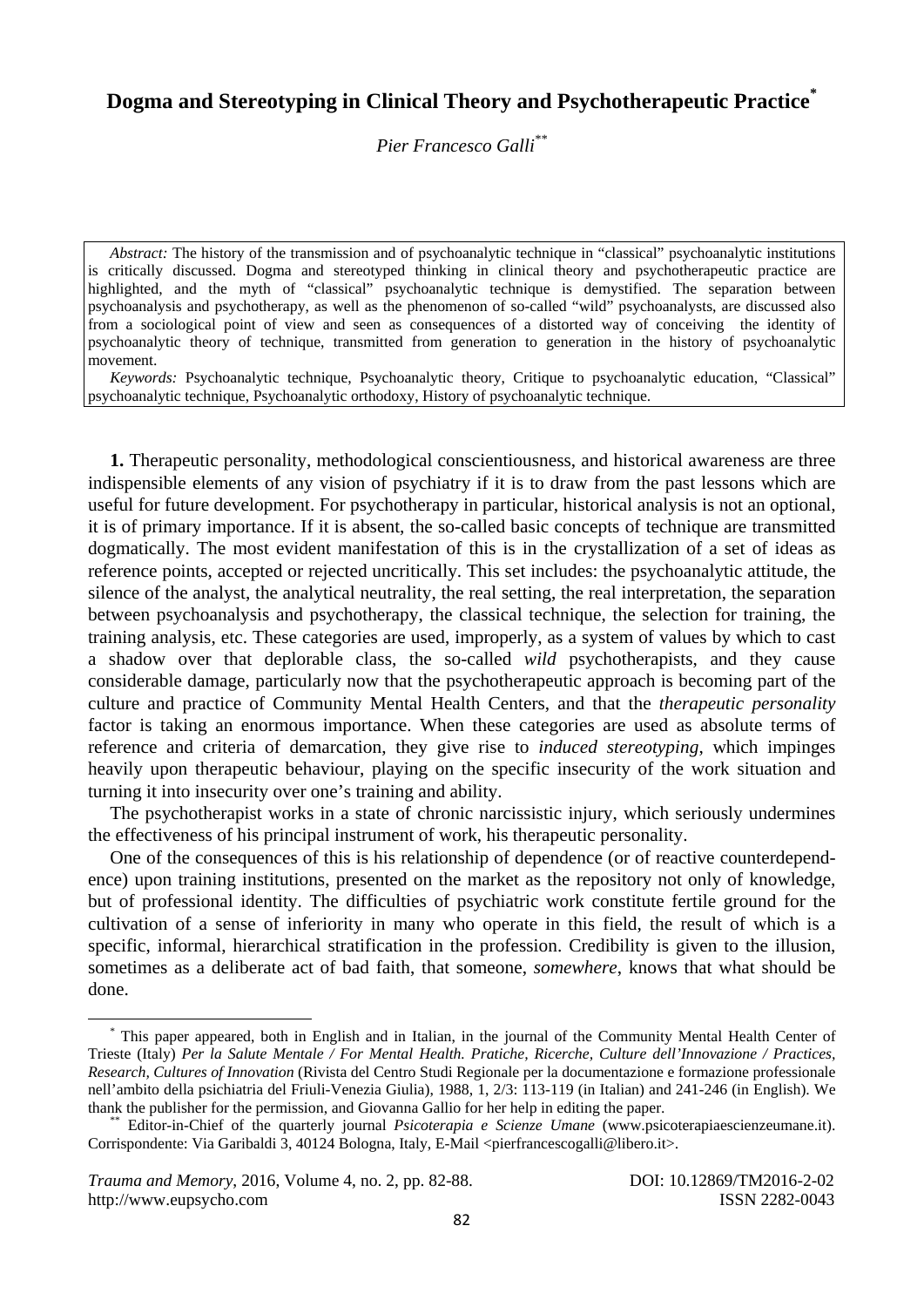This becomes a specific instrument of control, exercised through its influence on the psychotherapist's self-esteem (Galli, 1981; Redazione di *Psicoterapia e Scienze Umane*, 1975).

A concrete example of the social importance of this phenomenon is given by a study of the parliamentary itinerary of bills introduced in Italy to govern the profession of psychologist, in particular the paragraphs relating to the exercise of psychotherapy. The excessive credence given to the *ideas* (I use the term loosely) of some professional associations is still decisive for legislators, reducing the problem to a field of research of interest to the student of social customs rather than psychotherapy. Regrettably, this operation is carried out behind the backs – and often against the interests of – thousands of psychotherapists.

The thesis, or series of theses, which I have outlined sums up the line of thinking which I have defended on numerous occasions. It is of central importance for the reading path suggested here (this article appears in a section titled "Reading Paths"), which represent above all the *point of view* of a reader faced with the specific literature of the subject (Galli, 1960). The term "reading path" derives from the fact that since the beginning of my professional activity as a psychotherapist in the late 1950s I have followed a second, parallel activity as a professional reader in the publishing sector<sup>1</sup>. I have followed the literature of my field of work from the point of view described above, and would like to invite the reader of this contribution to retrace some of the steps that I made, leaving aside the specific contents of technique and clinical theory. I have had the good fortune to meet and enter into personal contact with many important figures on the national and international psychotherapy scene. The books and articles with which I have been concerned have often therefore formed part of a living dialogue, of situations more similar to exchanges of letters in the course of a debate *in fieri* than to the cold pages of a library. This path has also seen fruitful episodes of heated arguments and clashes with various colleagues and/or teachers, all of which are part of the emotional history which I consider a structural component of the history of psychotherapy. The history of psychotherapy cannot be reconstructed simply in terms of the history of ideas.

To develop the components within the framework I have just expounded, I will now begin with the technical problem of the therapist as a person, before dealing with methodological conscientiousness and the historical-social analysis.

**2.** In the history of psychotherapy, the question of the *therapeutic personality* was removed long ago from the category of simple empirical observation and placed in a vague area populated by concepts such as "diffused psychotherapy". Years of experience have made it possible to work out a system of methodologies and learning, and an improvement of therapeutic ability, accompanied by the progressive eradication of the connotations of spontaneity and improvisation of the original concept. Specific technologies, with a high degree of applicability, have made this concept an important and measurable one, a function of the training programs of mental health professionals, starting from the suggestions contained in Balint's (1956) pioneering work.

Psychoanalytic research – with its attention to questions of countertransference, the phenomena of unconscious transmission and the concept of projective identification – places the "therapeutic personality" factor among those of central epistemological importance. From being an element to be *excluded* from the therapeutic field to make way for the myth of objectivity – whereby analysis for training purposes was itself conceived as an instrument for keeping the field "clean" and as a guarantee of non-interference – countertransference is now considered essential, a therapeutic factor

<sup>&</sup>lt;sup>1</sup> The author founded some book series in major publishing houses in Italy, for example the book series "Library of Psychiatry and Clinical Psychology", published by Feltrinelli publisher of Milan (87 volumes, see the web site www.psicoterapiaescienzeumane.it/atti-mi-1970engl.htm) and the book series "Program of Psychology, Psychiatry, and Psychotherapy", published by Boringhieri (later Bollati Boringhieri) publisher of Turin (about 300 volumes, see the web site www.psicoterapiaescienzeumane.it/pppp-e.pdf). *[Editorial Note]*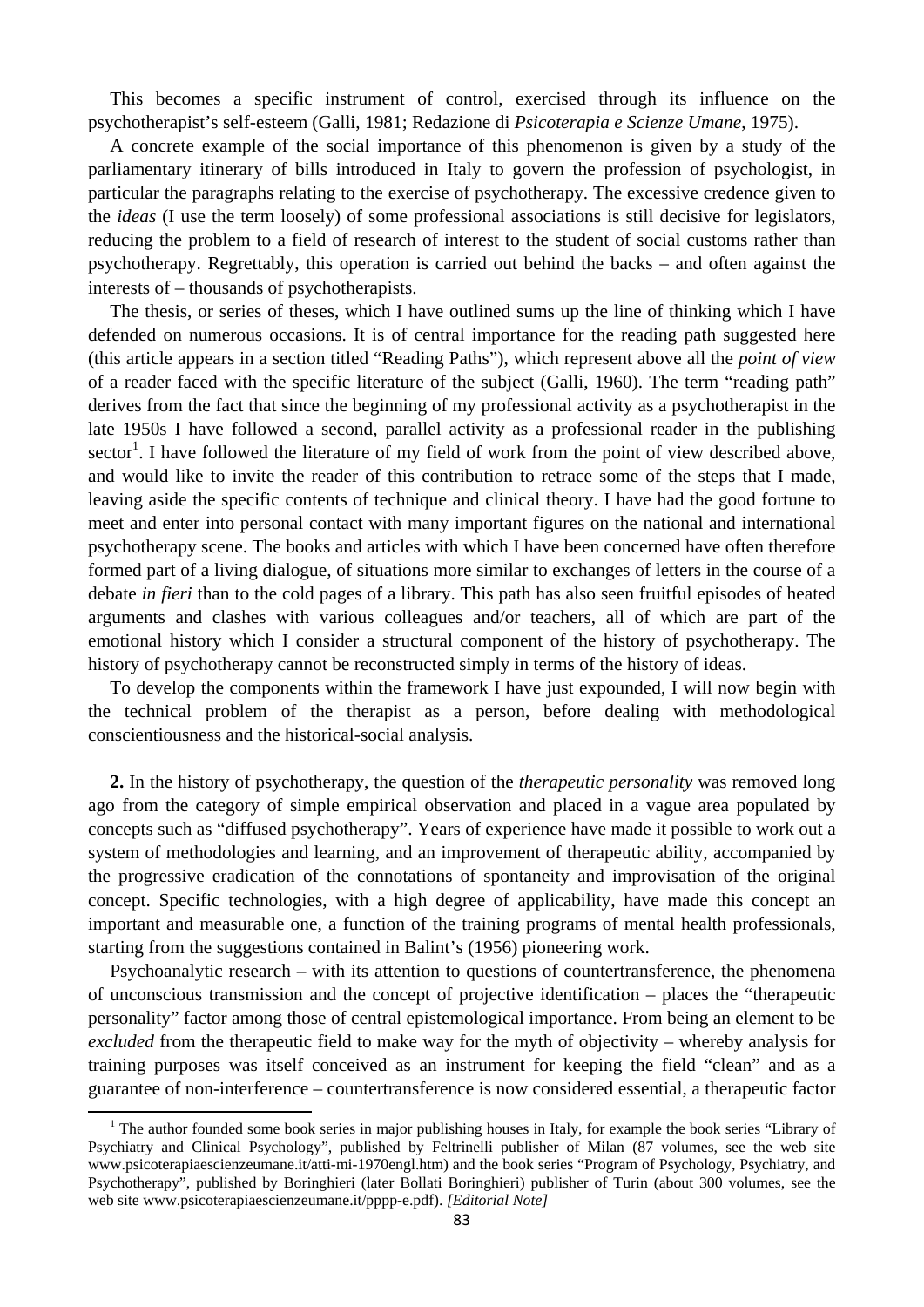of primary importance. Learning systems are now orientated towards the implementation of the *usefulness* of this factor, and above all towards its permanent management in the therapeutic field and in the organization of mental health services (Fromm-Reichmann, 1950; Gagliani & Pierantozzi, 1989; Galli, 1963: Gill, 1982: Gorkin, 1987; Sandler, 1987; Schafer, 1983; Sullivan, 1953).

What are the consequences of this change in orientation for the therapeutic personality?

Supervision and discussion groups of clinical cases occupy an epistemological position of central importance in the transmission of the psychotherapeutic approach, deriving from the characteristics of the work itself, particularly in instances of serious psychopathology. The consideration of supervision as nothing more than an instrument for training, and the learning of psychotherapy would thus appear to be a mistake deriving from the stereotype of traditional procedures of psychoanalytic training, based on the false separation of neurosis from psychosis, on the fantasy of the existence of a "classical technique", and on a hierarchical organization on the academic model.

The treatment of children, adolescents and psychotics has made it impossible to maintain the sort of collusion between patient and therapist upon which this illusion of the existence of classical technique was based. For a long time the theory of technique has been based on the avoidance of a proper study of therapeutic factors – the invention of the ambiguous denomination of "psychoanalytically-oriented psychotherapy" is used to refer to what really takes place during treatment. This protects the illusion that elsewhere, perhaps in limbo, classical psychoanalytic technique actually exists.

I would like to stress two points in this regard. Today it is fashionable to talk of the *crisis of psychoanalysis*. As far as the theory of technique is concerned, there has always been a crisis, but the bureaucratic strength and excessive credibility enjoyed by the psychoanalytic institutions have made it possible to hide this crisis for many years.

It is a common observation that many psychoanalysts, called to carry out supervision in the psychiatric field according to their role in the hierarchy of psychoanalytic institutes, have felt compelled to call into question the system of axioms upon which their training was based. It is only recently that the need for training in psychotherapy within institutes of psychoanalysis has been stated, besides training in "pure" analysis. This, however, is a new form of historical falsification, which is attempting to justify the past. The point is that it is important to break the circuit of the dogmatic transmission of the illusion and false identity of the analyst's role (Cremerius, 1986; Kernberg, 1986).

Psychotherapeutic knowledge has been transmitted for the most part as an *oral culture, through supervision*. This is the concrete form taken by the interpersonal relationship between the patient and the social group involved in this treatment. Supervision, in its direct connection with countertransference, is not a finite scholastic process, but a continuous presence required by clinical practice irrespective of the level of experience, seniority and rank of the therapist. Supervision constitutes an important scientific laboratory. It facilitates a deepening of enquiry and the building of a theory of technique, and is thus a field of great *epistemological importance*.

This fact must be acknowledged in full if the field of supervision is to become not the elephant's graveyard of senior analysts looking for a safe position, but the fulcrum of a subject-orientated psychodynamic psychiatry.

**3.** I spoke earlier of methodological conscientiousness, and I used the term *measurable* to describe the importance of the "therapeutic personality" factor. An example of these two concepts is to be found it one of Gunderson's most recent papers, presented in Italy at the International Meeting "New Trends in Schizophrenia" (Bologna, April 14-17, 1988) (Gunderson *et al*., 1988a) and at the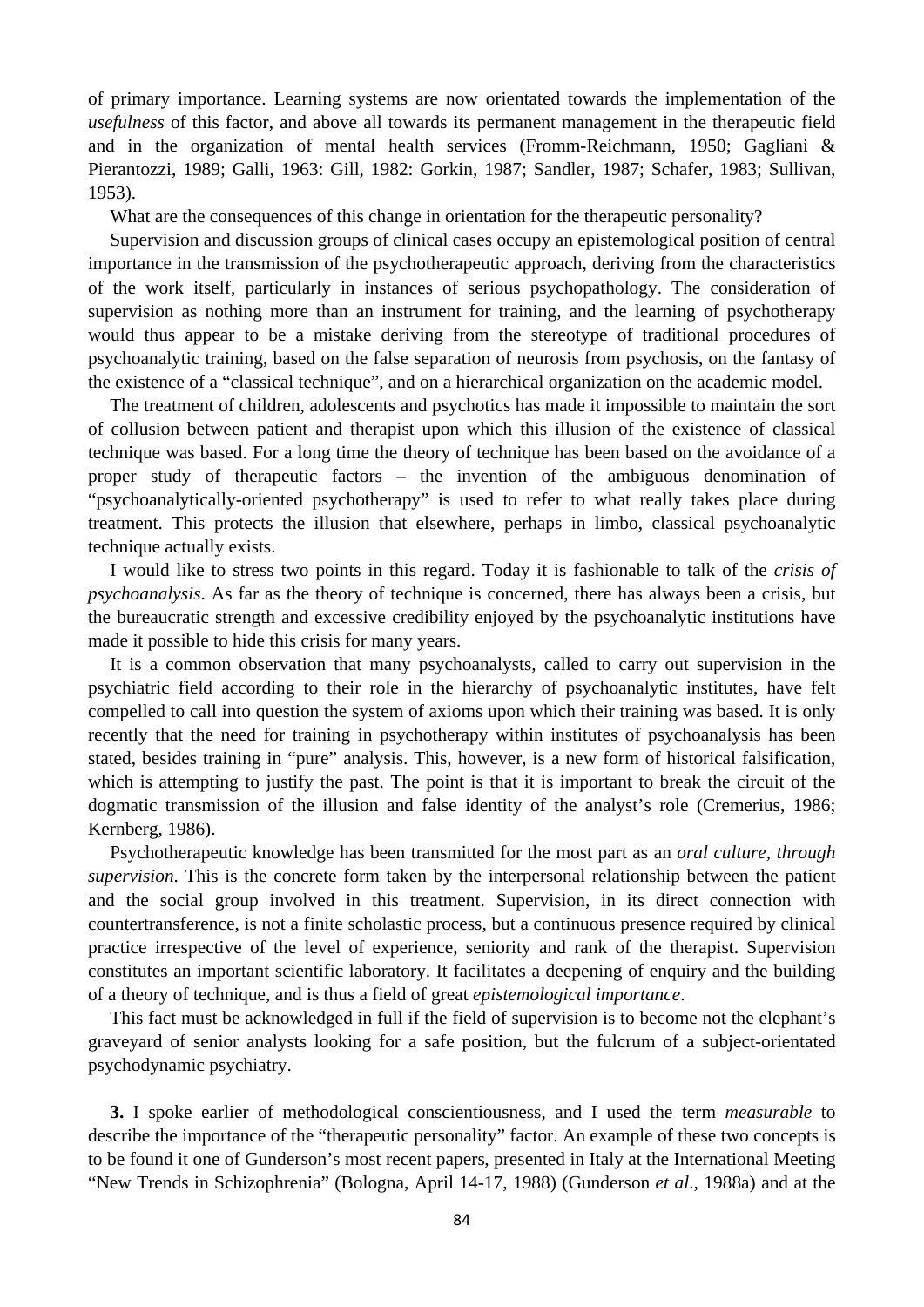*IX International Symposium on the Psychotherapy of Schizophrenia* (Turin, September 14-17, 1988) (Gunderson *et al*., 1988b), where he presented the results of one of the few systematic studies on the psychotherapy of schizophrenia; as far as the treatment of borderline is concerned, attention should be drawn to his two books published in the United States (Gunderson, 1984; Waldinger & Gunderson, 1987). The Italian edition of the second of these is currently being printed and will be published in 1991.

The evaluation of the outcome of psychotherapy is a focal point of Gunderson's interest. His approach to the question has two distinct aspects: one is that of actuarial calculations, and the second is the "longitudinal" presentation of clinical cases, their assessment over time. It is particularly noteworthy that the statistically insignificant results of psychoanalytically-oriented treatment of schizophrenics have thrown light upon the statistical significance of the variable constituted by the *person of the therapist*. One of the so-called *aspecific* factors of psychotherapy has thus been found to be of considerable importance and may make it possible not only to identify the interpersonal foundation of psychiatry as a primary objective, but also to assess the factors conducive or of hindrance to the achievement and conservation of this objective.

As far as this last point is concerned, there are two marked tendencies which characterize psychiatry and in particular psychotherapy:

a) *The halo effect*. There is a wide gulf between the everyday practice of psychiatry and the resonance of ideas on and about psychiatry. This favours the ideological control of psychiatry and constitutes the terrain of propaganda. Many of the things said about psychiatry form a subject of study in which to measure both the penetration of the philosophy underpinning a particular system and the risk of the formation of social groups of disciples. The current situation is a cross between the disappointment of the expectations that had been placed in psychoanalytic psychiatry, and the return of the "medicalistic" concept of psychiatry, related to models of academic psychology. Neither of these is supported by new concepts or discoveries, but by groups of ideas extant in the field for decades.

b) *The synchrony of psychiatry*. The second general characteristic of our field is that no branch of psychiatry has ever gone out of practice. Criteria of obsolescence, applied in all other disciplines, do not hold in psychiatry or psychoanalysis. This is the result of the wide gulf between the psychiatry which is talked about (and therefore when it is talked about) and the practice of psychiatry. All branches of psychiatry have continued working in parallel; the only variables are the degree of communication and the power relationships between them. It is thus possible to identify a current return of the tendency of diagnosticism.

**4.** It may be said that the psychotherapy of psychosis is caught between its reduction to a *heuristic dimension* on the one hand and its submission to the *cult of outcome* on the other. The criteria of efficiency, effectiveness and productivity are now more decisive than they have ever been.

Like all other professions, psychotherapy is subject to external social pressures, such as the amount of money invested in the mental health system, and the number and quality of people able to do the job. The orientation of the 1950s towards community psychiatry, with a consequent lowering of inter-professional barriers and a holistic approach to the totality of the person, is now tending to be replaced by an *approach concentrating on techniques*, which raises barriers between professions and reinforces roles. Whereas the risk inherent in the former choice was a kind of therapeutic omnipotence, the current risk is that psychiatry may devote itself to the accumulation of advantages more for the establishment and organization of its own profession than for patients. In this context it is important to evaluate the influence of cultural factors on the training of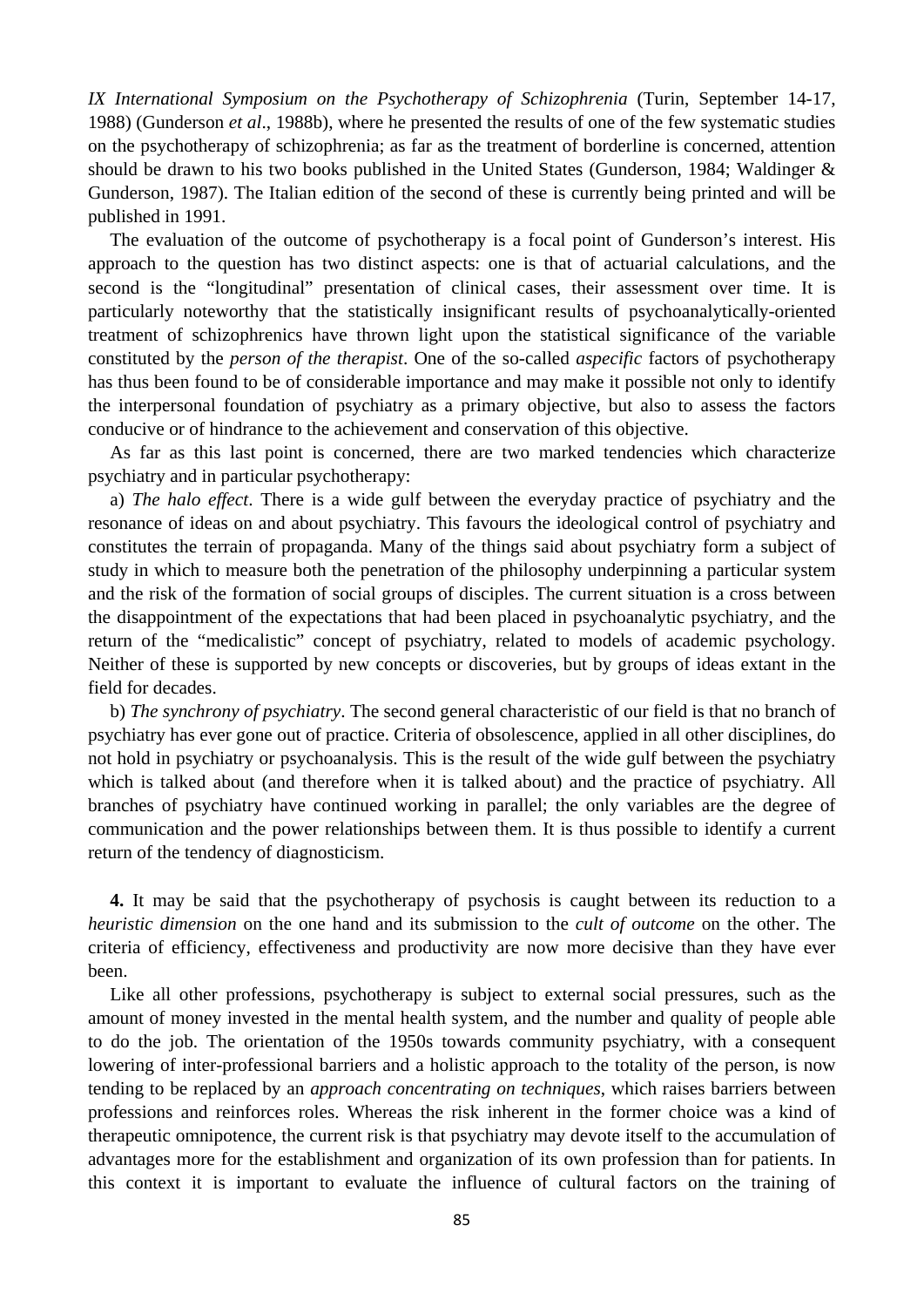psychotherapists. The result is that there are two types of psychoanalysts: the first was brought up on the myth of the specificity of technique and the truth of interpretation; the second type was fed on the relativity of interpretation and the myth of the verification of the setting. From this point of view it is instructive to observe how an examination of the literature which attempts to distinguish between psychoanalysis and psychotherapy reveals that the question is more suited to a study of social customs than for the advancement of psychotherapy (Galli, 1985; Morgenthaler, 1978).

Both of these tendencies have had a strong influence on the identities of psychotherapists; they have produced psychoanalysts who considered their own "non-orthodox" work legitimate only if it could be called "psychotherapy". This in turn is responsible for the confusion that arises when an attempt is made to distinguish between "psychoanalitically-orientated psychotherapy", and "supportive psychotherapy".

The development of the various facets of the question of countertransference are of paradigmatic importance. In the future it will be interesting to see the psychotherapist typologies produced by current training programs, if, that is, a serious effort is made to integrate the clinical knowledge of psychotherapies. Attention will have to be paid to the basic philosophy and to the theoretical and professional values of the educational system. The illusion of a syncretic juncture, both theoretical and practical, may turn into hope for a regulation of operating criteria, thus eliminating the figure of the "half-therapist". In this context, "system of values" means concrete instruments of management, which can be brought to bear on incentives and factors of motivation and on criteria of responsibility and the taking on of responsibility, all of which are important in professions involving a high degree of personal contact. Any project for the future which takes these factors into account must avoid the risk of the "ideology of measurement", with the attendant dangers of misunderstood "clinicization" brought by the cult of the DSM-III (and later editions) (Parloff, 1985; Minguzzi, 1986).

The alternative to the static crystallization of the evaluation question, for the development of projects with accurate instruments of prediction, is to be found, as far as psychotherapy is concerned, through a historical-critical analysis of the study of therapeutic factors and of the development of clinical theory. This dimension cuts across the plurality of techniques currently present in the field. An objective examination can prevent the elimination of the category of plurality, through the culture of "parallel tolerances" and the development of the dimension of belonging (Bolko & Merini, 1988; Cremerius, 1979, 1984; Friedman, 1978).

The contribution made by Giampaolo Lai is an important one in this context. He is undertaking a systematic attempt to relativize unitaristic coordinates too close to points of idealistic fixation which are no longer being put to the test, either as regards their logical construction or in an empirical way. The concept of "*disidentity*" used by Lai (1988) in this last book is an example of a line of thought which has been pursued with interesting developments over the last few years (Lai, 1982, 1985).

In this paper I have sought to stress the connection between questions of method and fundamental questions regarding value systems and their practical effectiveness. The purpose is above all to define *what has to be measured*, in order to avoid the taking of scientistic positions.

In concision I would like to recall an episode recounted by Franco Fornari – one of the first Italian psychoanalysts to become involved (in the 1950s) in the psychotherapy of psychotic patients – in his 1969 novel *Angelo a capofitto* ("An Angel Headlong"). When he was an assistant in a private psychiatric clinic, one of his patients died during shock treatment. Fornari was terribly upset, but the coroner's report and his colleagues gave him reassuring figures on the frequency of deaths under shock treatment. His percentage was much lower than average. «I found out – he writes – that I was in credit to the tune of thirteen deaths. But I was terribly upset just the same».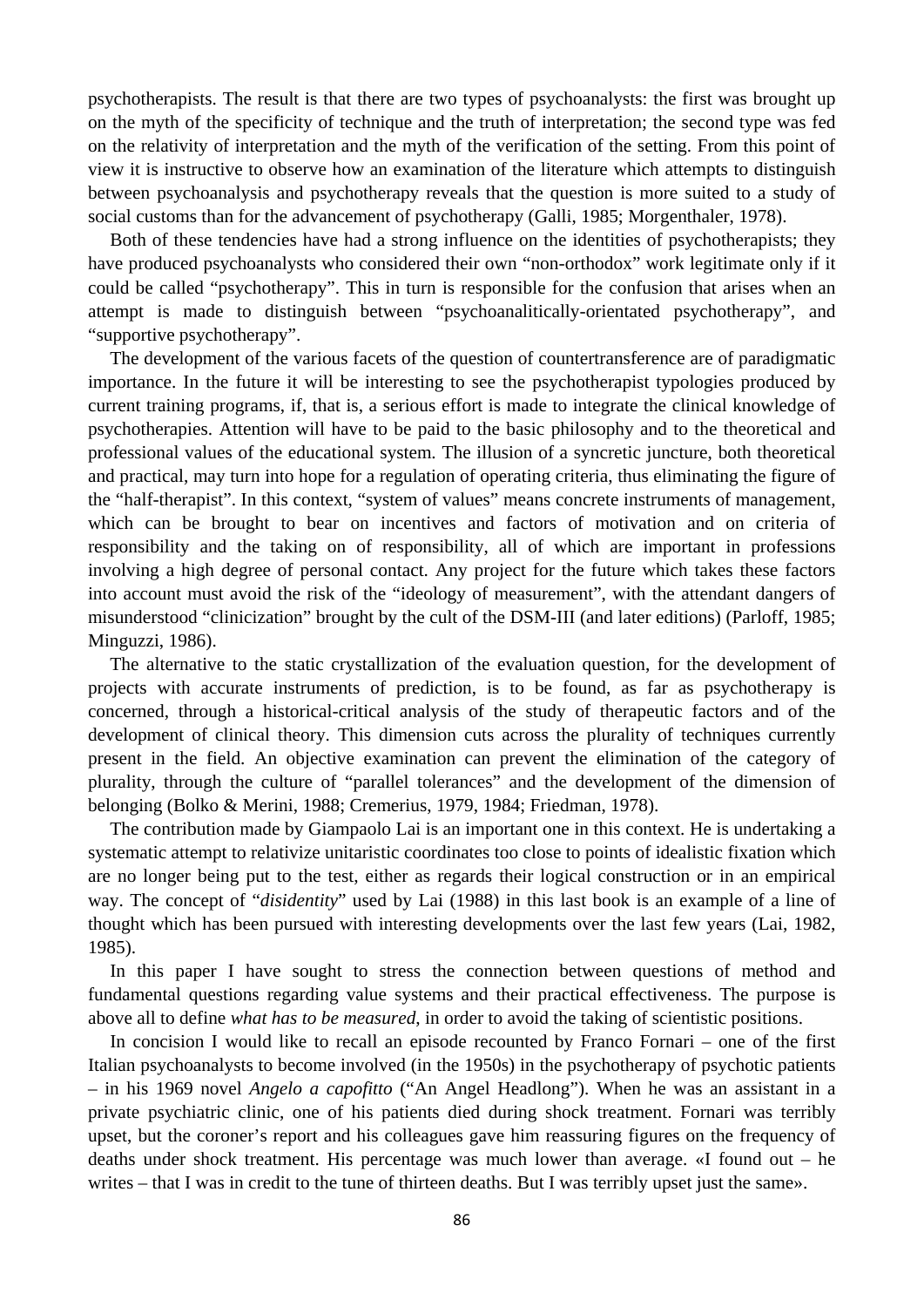## **References**

- Balint M. (1956). *The Doctor, his Patient and the Illness*. London: Pitman Medical Publishing (Italian translation: *Medico, paziente e malattia*. Preface by Pier Francesco Galli. Milan: Feltrinelli, 1961; reprint: Rome: Fioriti, 2014).
- Bolko M. & Merini A. (1988). Il setting. *Psicoterapia e Scienze Umane*, XXII, 2: 3-21 (also in: Del Corno F. & Lang M., editors, *Psicologia Clinica. Vol. 4: Trattamenti in setting individuale*. Milan: FrancoAngeli, 1989, pp. 53-67). An edition on the Internet: www.ilgiovaneholden.it/docs/articoli/Bolko\_Merini\_Il\_setting.pdf.
- Cremerius J. (1979). Gibt es zwei psychoanalytische Technichen? *Psyche*, 33, 7: 577-599 (Italian translation: Esistono due tecniche psicoanalitiche? *Psicoterapia e Scienze Umane*, 1981, XV, 1: 1-20).
- Cremerius J. (1984). Die psychoanalytische Abstinenzregel. Vom regelhaften zum operationalen Gebrauch. *Psyche*, 38, 9: 769-800 (Italian translation: La regola psicoanalitica dell'astinenza. Dall'uso secondo la regola a quello operativo. *Psicoterapia e Scienze Umane*, 1985, XIX, 3: 3-36).
- Cremerius, J. (1986). Spurensicherung: Die "Psychoanalytische Bewegung" und das Elend der psychoanalytischen Institution [Staying on track. The psychoanalytic movement and the distress of the psychoanalytic institution]. *Psyche*, 40, 12: 1063-1091 (Italian translation: Alla ricerca di tracce perdute. Il "Movimento psicoanalitico" e la miseria della istituzione psicoanalitica. *Psicoterapia e Scienze Umane*, 1987, XXI, 3: 3-34).
- Fornari F. (1969). *Angelo a capofitto*. Milan: Rizzoli.
- Friedman L. (1978). Trends in psychoanalytic theory of treatment. *Psychoanalytic Quarterly*, 47, 4: 524-567. Also in: *The Anatomy of Psychotherapy*. Hillsdale, NJ: Analytic Press, 1988, ch. 4 (Italian translation: Aspetti descrittivi della teoria: le tendenze presenti nella teoria psicoanalitica della cura. In: *Anatomia della psicoterapia*. Turin: Bollati Boringhieri, 1993, ch. 4, pp. 55-91).
- Fromm-Reichmann F. (1950). *Principles of Intensive Psychotherapy*. Chicago, IL: University of Chicago Press (Italian translation: *Princìpi di psicoterapia*. Milan: Feltrinelli, 1961).
- Gagliani G. & Pierantozzi M. (1989). L'empatia. *Psicoterapia e Scienze Umane*, XXIII, 1: 80-106.
- Galli P.F. (1960). La medicina psicosomatica e il rapporto medico-paziente. In: Proceedings of the "Symposium sui rapporti fra psicologia e psichiatria" (Centro di Cultura "Maria Immacolata" dell'Università Cattolica del Sacro Cuore, Passo della Mendola [Trento, Italy], September 11-15, 1960). *Archivio di Psicologia Neurologia e Psichiatria*, 1961, XXII, 3/4 (maggio-agosto): 313-325 (Discussion with interventions by Cesare Musatti, Marcello Cesa-Bianchi, Carlo Petrò: pp. 326-328; Rebuttal: pp. 328-329). Also in: Ancona L., editor, *Dinamismi mentali normali e patologici* (Proceedings of the "Symposium sui rapporti fra psicologia e psichiatria", Centro di Cultura "Maria Immacolata" dell'Università Cattolica del S. Cuore, Passo della Mendola [Trento, Italy], September 11-15, 1960). Milan: Vita e Pensiero, 1962, pp. 115-127 (Discussion with interventions by Cesare Musatti, Marcello Cesa-Bianchi, Carlo Petrò: pp. 128-130; Rebuttal: pp. 130-131). A version of November 1960 appears as Preface of the Italian edition of the book by M. Balint of 1956 *Medico, paziente e malattia*. Milan: Feltrinelli, 1961, pp. VII-XVII. Also in: Gruppo Milanese per lo Sviluppo della Psicoterapia (editor), *La psicoterapia in Italia. La formazione degli psichiatri.* Milan: Centro Studi di Psicoterapia Clinica, 1967, pp. 137-150. Some parts are reprinted on pp. 402-404 of issue no. 3/2005 of *Psicoterapia e Scienze Umane.*
- Galli P.F. (1963). Il controtransfert nella psicoterapia delle psicosi. In: Gruppo Milanese per lo Sviluppo della Psicoterapia, editor, *La psicoterapia delle psicosi schizofreniche. Atti del II Corso di aggiornamento su problemi di psicoterapia* (Milan, May 23-26, 1963) (contributions by G. Benedetti, Ch. Müller, S. Montefoschi, P.F. Galli, C.L. Cazzullo & D. De Martis, F. Fornari, E. Codignola, B. Neumann, E. Spaltro, M. Palazzoli Selvini, G. Jervis, P.M. Brunetti). Milan: Centro Studi di Psicoterapia Clinica, 1963, pp. 93-106 (Discussion: pp. 93-116). Internet edition in PDF: http://151.100.114.132/2.%20La%20psicoterapia%20delle%20psicosi%20schizofreniche.pdf.
- Galli P.F. (1964). Psicoterapia e scienza. *Psicoterapia e Scienze Umane*, 1967, I, 2/3: 1-5. Internet edition: www.priory.com/ital/riviste/psicouman/scienza.htm.
- Galli P.F. (1981). La formazione degli psicoterapeuti. *Giornale Italiano di Psicologia*, VIII, 1: 7-15.
- Galli P.F. (1982). Conversazione su "La tecnica psicoanalitica e il problema delle psicoterapie". *Il Ruolo Terapeutico*, 1984, 38: 6-10 (part I), e 1985, 40: 3-8 (part II).
- Galli P.F. (1985). Le ragioni della clinica. In: Trentini G.C. & Vigna C., editors (with M. Bellotto & L. Cortella), *La qualità dell'uomo. Psicologi e filosofi a confronto* (Proceedings of the Meeting in Venice, Italy, May 24-26, 1985). Milan: FrancoAngeli, 1988. A new version appears in: *Psicoterapia e Scienze Umane*, 1988, XXII, 3: 3-8.
- Gill M.M. (1982). *The Analysis of Transference. Vol. 1: Theory and Technique* (Psychological Issues, Monogr. 53). New York: International University Press (Italian translation: *Teoria e tecnica dell'analisi del transfert*. Rome: Astrolabio, 1985).
- Gorkin M. (1987). *The Uses of Countertransference*. Northvale, NJ: Aronson.